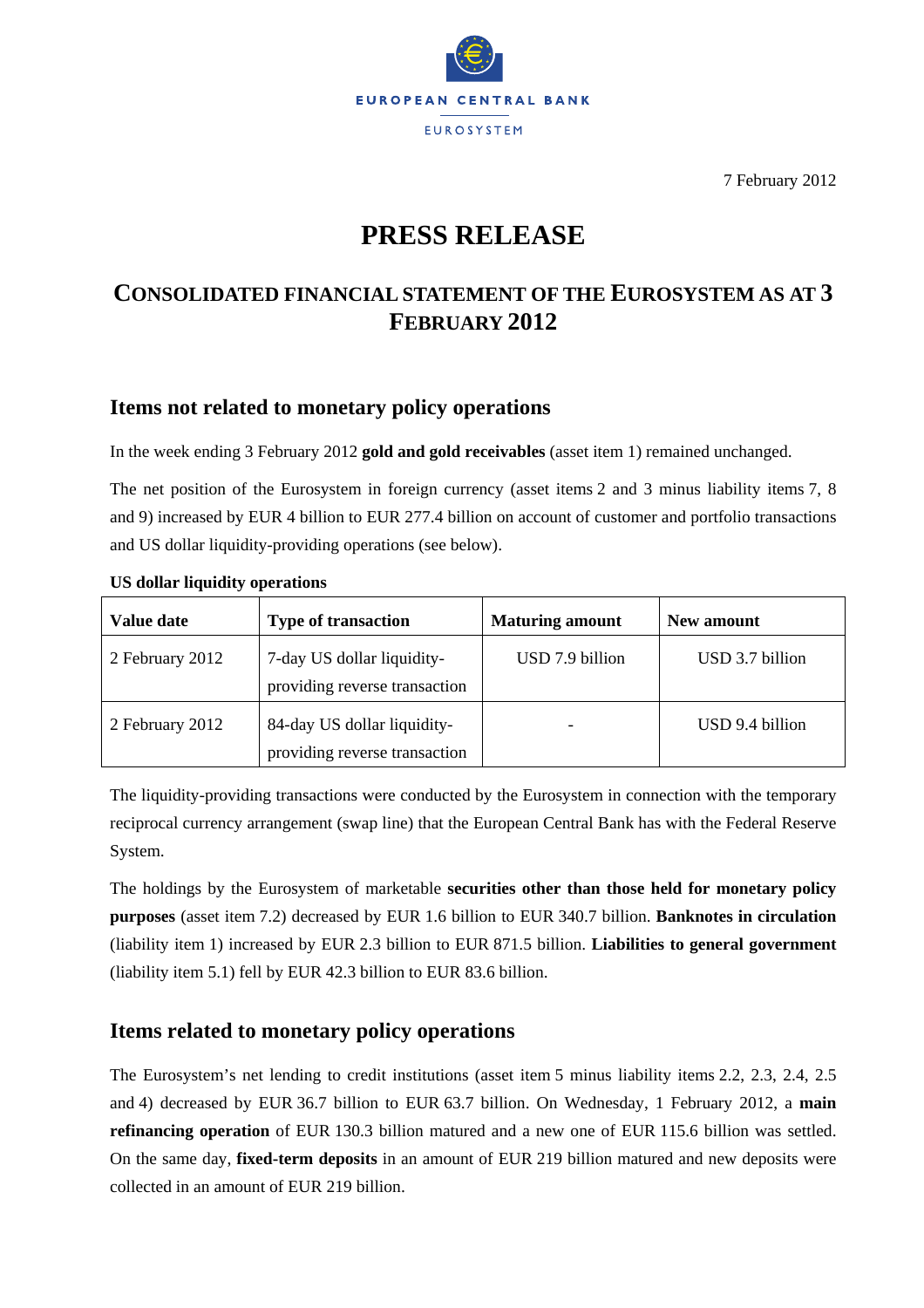Recourse to the **marginal lending facility** (asset item 5.5) was EUR 2.8 billion (compared with EUR 2.4 billion in the previous week), while recourse to the **deposit facility** (liability item 2.2) was EUR 511.4 billion (compared with EUR 488.9 billion in the preceding week).

The holdings by the Eurosystem of **securities held for monetary policy purposes** (asset item 7.1) remained virtually unchanged at EUR 282.5 billion. This was due to the redemption of securities under the first covered bond purchase programme offsetting the settled purchases under the Securities Markets Programme and the second covered bond purchase programme. Therefore, in the week ending 3 February 2012 the value of accumulated purchases under the Securities Markets Programme amounted to EUR 219.2 billion, while those of the portfolios held under the first and second covered bond purchase programmes totalled EUR 57.8 billion and EUR 5.6 billion respectively. All three portfolios are accounted for on a held-to-maturity basis.

#### **Current accounts of euro area credit institutions**

As a result of all transactions, the **current account** position of credit institutions with the Eurosystem (liability item 2.1) decreased by EUR 5 billion to EUR 83.9 billion.

#### **European Central Bank**

Directorate Communications, Press and Information Division Kaiserstrasse 29, D-60311 Frankfurt am Main Tel.: +49 69 1344 7455, Fax: +49 69 1344 7404 Internet: http://www.ecb.europa.eu **Reproduction is permitted provided that the source is acknowledged.** 

2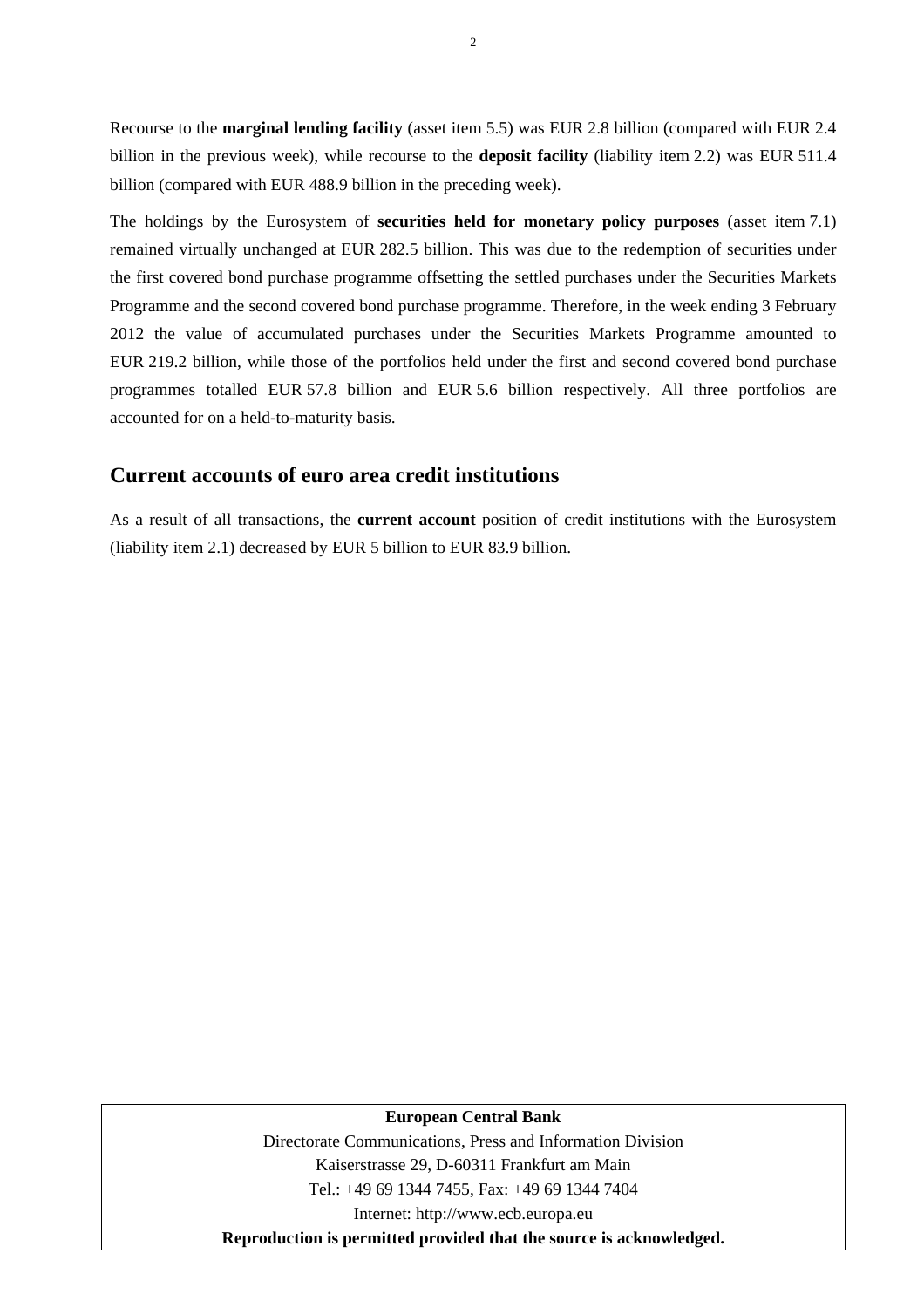

### **Consolidated financial statement of the Eurosystem - 07/02/2012**

| <b>Assets (EUR millions)</b>                                                  | <b>Balance</b> | <b>Difference</b><br>compared<br>with last<br>week due to<br>transactions | Liabilities (EUR millions)                                                              | <b>Balance</b> | <b>Difference</b><br>compared<br>with last<br>week due to<br>transactions |
|-------------------------------------------------------------------------------|----------------|---------------------------------------------------------------------------|-----------------------------------------------------------------------------------------|----------------|---------------------------------------------------------------------------|
| 1 Gold and gold receivables                                                   | 423,446        | 0                                                                         | 1 Banknotes in circulation                                                              | 871,508        | 2,341                                                                     |
| 2 Claims on non-euro area residents<br>denominated in foreign currency        | 246,012        | 1,041                                                                     | 2 Liabilities to euro area credit institutions<br>related to monetary policy operations | 815,235        | 17,367                                                                    |
| 2.1 Receivables from the IMF                                                  | 85,710         | 38                                                                        | denominated in euro                                                                     |                |                                                                           |
| 2.2 Balances with banks and security<br>investments, external loans and other | 160,302        | 1,004                                                                     | 2.1 Current accounts (covering the<br>minimum reserve system)                           | 83,915         | $-5,024$                                                                  |
| external assets                                                               |                |                                                                           | 2.2 Deposit facility                                                                    | 511,438        | 22,554                                                                    |
|                                                                               |                |                                                                           | 2.3 Fixed-term deposits                                                                 | 219,000        | 0                                                                         |
| 3 Claims on euro area residents                                               | 100,434        | 3,762                                                                     | 2.4 Fine-tuning reverse operations                                                      | 0              | 0                                                                         |
| denominated in foreign currency                                               |                |                                                                           | 2.5 Deposits related to margin calls                                                    | 882            | $-163$                                                                    |
| 4 Claims on non-euro area residents<br>denominated in euro                    | 24,180         | $-828$                                                                    | 3 Other liabilities to euro area credit<br>institutions denominated in euro             | 2,017          | 341                                                                       |
| 4.1 Balances with banks, security                                             | 24,180         | $-828$                                                                    |                                                                                         |                |                                                                           |
| investments and loans                                                         |                |                                                                           | 4 Debt certificates issued                                                              | 0              | 0                                                                         |
| 4.2 Claims arising from the credit facility                                   | 0              | 0                                                                         |                                                                                         |                |                                                                           |
| under ERM II                                                                  |                |                                                                           | 5 Liabilities to other euro area residents<br>denominated in euro                       | 93,804         | -42,310                                                                   |
| 5 Lending to euro area credit institutions                                    | 794,978        | $-14,269$                                                                 | 5.1 General government                                                                  | 83,605         | $-42,317$                                                                 |
| related to monetary policy operations<br>denominated in euro                  |                |                                                                           | 5.2 Other liabilities                                                                   | 10,200         | $\overline{7}$                                                            |
| 5.1 Main refinancing operations                                               | 115,579        | $-14,738$                                                                 |                                                                                         |                |                                                                           |
| 5.2 Longer-term refinancing operations                                        | 676,505        | 0                                                                         | 6 Liabilities to non-euro area residents<br>denominated in euro                         | 122,474        | 3,918                                                                     |
| 5.3 Fine-tuning reverse operations                                            | 0              | 0                                                                         |                                                                                         |                |                                                                           |
| 5.4 Structural reverse operations                                             | 0              | 0                                                                         | 7 Liabilities to euro area residents                                                    | 3,541          | 696                                                                       |
| 5.5 Marginal lending facility                                                 | 2,799          | 433                                                                       | denominated in foreign currency                                                         |                |                                                                           |
| 5.6 Credits related to margin calls                                           | 94             | 35                                                                        |                                                                                         |                |                                                                           |
| 6 Other claims on euro area credit                                            | 73,319         | 1,027                                                                     | 8 Liabilities to non-euro area residents<br>denominated in foreign currency             | 9,584          | 61                                                                        |
| institutions denominated in euro                                              |                |                                                                           | 8.1 Deposits, balances and other liabilities                                            | 9,584          | 61                                                                        |
|                                                                               |                |                                                                           | 8.2 Liabilities arising from the credit facility                                        | 0              | 0                                                                         |
| 7 Securities of euro area residents                                           | 623,229        | $-1,620$                                                                  | under ERM II                                                                            |                |                                                                           |
| denominated in euro                                                           |                |                                                                           |                                                                                         |                |                                                                           |
| 7.1 Securities held for monetary policy<br>purposes                           | 282,541        | -38                                                                       | 9 Counterpart of special drawing rights<br>allocated by the IMF                         | 55,942         | 0                                                                         |
| 7.2 Other securities                                                          | 340,688        | $-1,582$                                                                  |                                                                                         |                |                                                                           |